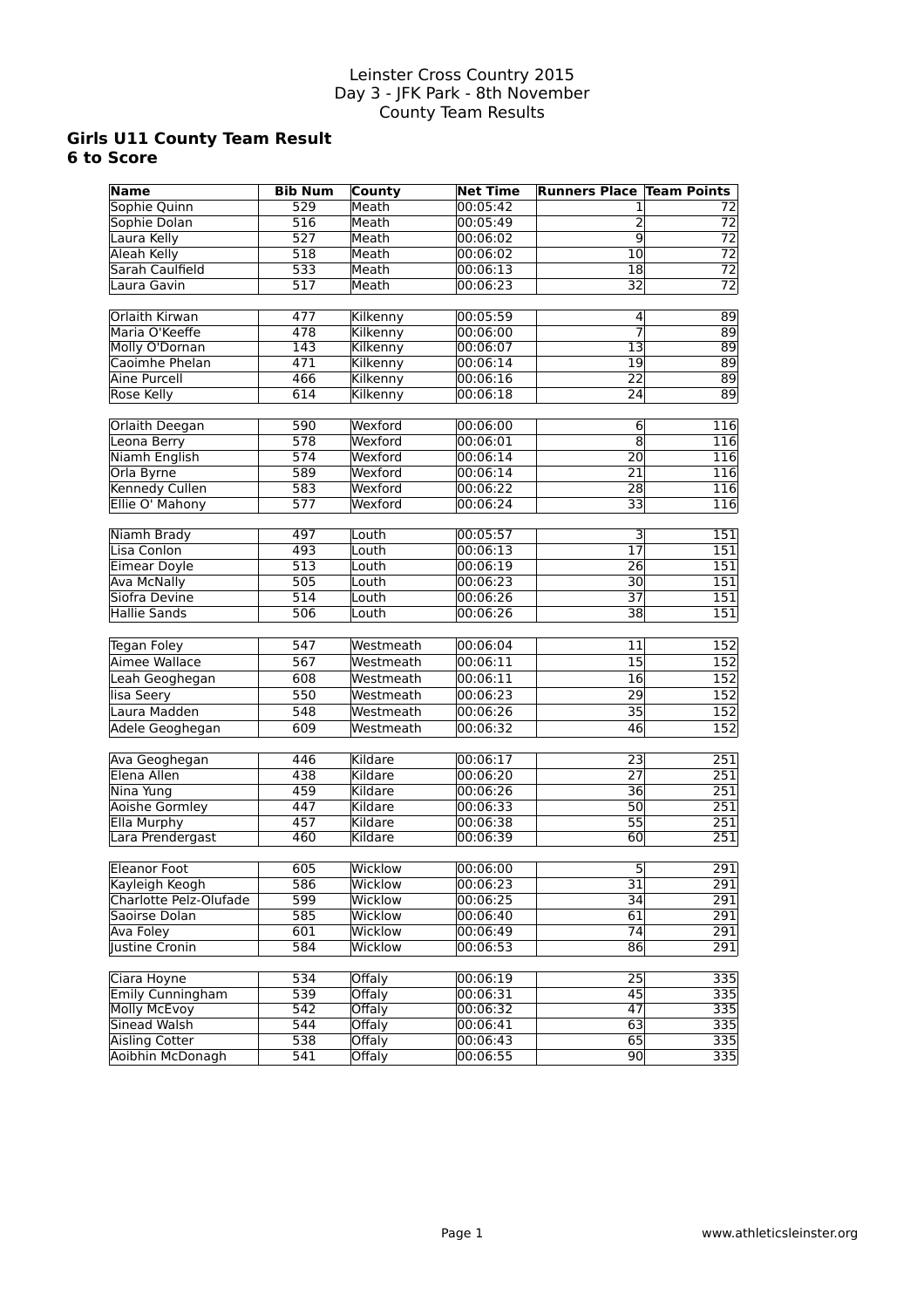#### **Boys U11 County Team Result 6 to Score**

| <b>Name</b>             | <b>Bib Num</b>   | County        | <b>Net Time</b> | <b>Runners Place Team Points</b> |                  |
|-------------------------|------------------|---------------|-----------------|----------------------------------|------------------|
| Philip McCartan         | $\overline{378}$ | Westmeath     | 00:05:25        | 4                                | 64               |
|                         | $\overline{376}$ | Westmeath     | 00:05:33        | $\overline{8}$                   | 64               |
| Ryan Jenkins            |                  |               |                 |                                  |                  |
| <b>Tadhg Sheridan</b>   | 381              | Westmeath     | 00:05:35        | 10 <sup>1</sup>                  | $\overline{64}$  |
| Ross Killalea           | $\overline{377}$ | Westmeath     | 00:05:39        | $\overline{12}$                  | 64               |
| Callum Costello         | $\overline{372}$ | Westmeath     | 00:05:42        | $\overline{13}$                  | 64               |
| Adam Brady              | 370              | Westmeath     | 00:05:46        | 17                               | 64               |
|                         |                  |               |                 |                                  |                  |
| <b>Ned Langton</b>      | 299              | Kilkenny      | 00:05:35        | $\overline{9}$                   | 118              |
| Ivan Bolger             | 288              | Kilkenny      | 00:05:45        | $\overline{15}$                  | $\overline{118}$ |
| <b>Ben Wallis</b>       | $\overline{309}$ | Kilkenny      | 00:05:54        | $\overline{20}$                  | 118              |
| <b>Billy Coogan</b>     | 294              | Kilkenny      | 00:05:55        | 21                               | 118              |
| <b>Naoise Gilmartin</b> | 298              | Kilkenny      | 00:06:00        | 26                               | 118              |
| David Williams          | 310              | Kilkenny      | 00:06:00        | $\overline{27}$                  | 118              |
|                         |                  |               |                 |                                  |                  |
| <b>Myles Hewlitt</b>    | 394              | Wexford       | 00:05:31        | $6 \overline{}$                  |                  |
|                         |                  |               |                 |                                  | 153              |
| Conn Mernagh            | 389              | Wexford       | 00:05:57        | $\overline{22}$                  | 153              |
| David Kirwan            | 412              | Wexford       | 00:05:59        | $\overline{25}$                  | 153              |
| Tim Ivors               | 385              | Wexford       | 00:06:02        | 30                               | 153              |
| <b>Finnbar Kelly</b>    | 395              | Wexford       | 00:06:02        | 33                               | 153              |
| Eoin Shannon            | 398              | Wexford       | 00:06:05        | $\overline{37}$                  | 153              |
|                         |                  |               |                 |                                  |                  |
| Padraic Spillane        | 267              | Carlow        | 00:05:28        | $\overline{5}$                   | $\overline{177}$ |
| <b>Iohn Phiri</b>       | 266              | Carlow        | 00:05:31        | 7                                | 177              |
| <b>Ned Williams</b>     | 268              | Carlow        | 00:05:50        | 18                               | $\overline{177}$ |
| Josh Brady              | 261              | Carlow        | 00:06:02        | $\overline{35}$                  | $\overline{177}$ |
| Ciaran Brady            | 262              | Carlow        | 00:06:09        | $\overline{44}$                  | $\overline{177}$ |
|                         |                  |               |                 |                                  |                  |
| Alan Bohanna            | 260              | Carlow        | 00:06:19        | 68                               | $\overline{177}$ |
|                         |                  |               |                 |                                  |                  |
| Eoin Lawlor             | 270              | Kildare       | 00:05:24        | $\overline{\mathsf{3}}$          | 238              |
| <b>D?Ire McNickle</b>   | 279              | Kildare       | 00:05:57        | 23                               | 238              |
| Ola Amoo                | 283              | Kildare       | 00:06:08        | 43                               | 238              |
| James Fleming           | 274              | Kildare       | 00:06:12        | $\overline{52}$                  | 238              |
| <b>Matthew Deasy</b>    | 285              | Kildare       | 00:06:14        | $\overline{56}$                  | 238              |
| Conor Walsh             | 273              | Kildare       | 00:06:16        | 61                               | 238              |
|                         |                  |               |                 |                                  |                  |
| <b>Neil Culhane</b>     | 338              | Louth         | 00:05:22        | 1                                | 239              |
| Sean Allen              | 322              | Louth         | 00:05:23        | $\overline{2}$                   | 239              |
| <b>OisiN Cheshire</b>   | 330              | Louth         | 00:06:11        | 49                               | 239              |
| <b>Matthew McEntee</b>  | 332              | Louth         | 00:06:14        | $\overline{54}$                  | 239              |
| Dean Murtagh            | 324              | Louth         | 00:06:15        | 58                               | 239              |
| <b>Paddy Price</b>      |                  |               |                 |                                  |                  |
|                         | 341              | Louth         | 00:06:24        | $\overline{75}$                  | 239              |
|                         |                  |               |                 |                                  |                  |
| Kai Fitzsimons          | 405              | Wicklow       | 00:05:44        | 14                               | $\overline{247}$ |
| <b>Edward Nicholson</b> | 424              | Wicklow       | 00:06:02        | $\overline{30}$                  | 247              |
| <b>Finn Harris</b>      | 416              | Wicklow       | 00:06:08        | 42                               | 247              |
| Louis Malcomson         | 407              | Wicklow       | 00:06:12        | 51                               | 247              |
| Denis Leacy             | 417              | Wicklow       | 00:06:13        | 53                               | 247              |
| Rory Hennessy           | 406              | Wicklow       | 00:06:15        | $\overline{57}$                  | 247              |
|                         |                  |               |                 |                                  |                  |
| Conan Lennon            | 349              | Meath         | 00:05:37        | 11                               | 286              |
| Ciaran McCormack        | 351              | Meath         | 00:06:05        | $\overline{39}$                  | 286              |
| Luke Kealy              | 347              | Meath         | 00:06:10        | 45                               | 286              |
| Eoin Kane               | 346              | Meath         | 00:06:14        | $\overline{55}$                  | 286              |
| <b>Ben Foley</b>        | 344              | Meath         | 00:06:17        | 62                               | 286              |
| Adam Vaughan            | 360              |               |                 | $\overline{74}$                  |                  |
|                         |                  | Meath         | 00:06:22        |                                  | 286              |
|                         |                  |               |                 |                                  |                  |
| Rugarie Havatitye       | 362              | <b>Offaly</b> | 00:06:18        | 66                               | 545              |
| Eoin Dunne              | 366              | <b>Offaly</b> | 00:06:21        | 70                               | 545              |
| Jack Larkin             | 368              | <b>Offaly</b> | 00:06:21        | 73                               | 545              |
| Jack Hanlon             | $\overline{367}$ | Offaly        | 00:06:39        | $\overline{102}$                 | $\overline{545}$ |
| Peter McKeagney         | 369              | Offaly        | 00:06:45        | 110                              | 545              |
| <b>Peter Charles</b>    | 364              | Offaly        | 00:07:04        | 124                              | 545              |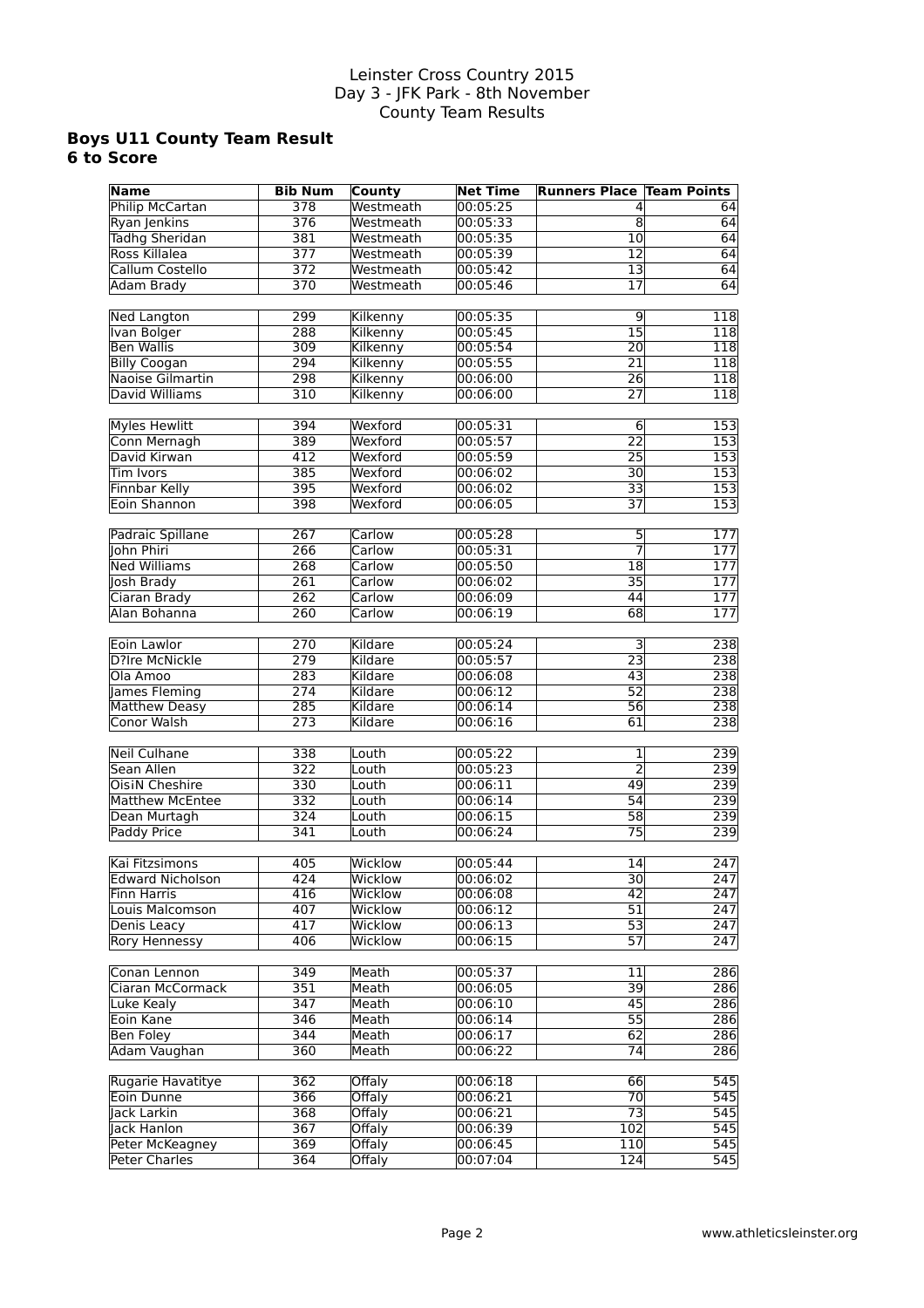#### **Girls U13 County Team Result 6 to Score**

| <b>Name</b>             | <b>Bib Num</b>   | County    | <b>Net Time</b> | <b>Runners Place Team Points</b> |                  |
|-------------------------|------------------|-----------|-----------------|----------------------------------|------------------|
| Bea Drummond            | 854              | Westmeath | 00:09:20        | 1                                | 67               |
| <b>Phoebe Bate</b>      | $\overline{848}$ | Westmeath | 00:09:28        | $\overline{2}$                   | 67               |
| Aoife McGouran          | 860              | Westmeath | 00:09:59        | $\overline{12}$                  | $\overline{67}$  |
| Caoimhe Brady           | 849              | Westmeath | 00:10:04        | 14                               | 67               |
| Evie Daly               | 852              | Westmeath | 00:10:10        | $\overline{17}$                  | 67               |
| <b>Meabh Killalea</b>   | 857              | Westmeath | 00:10:14        | $\overline{21}$                  | 67               |
|                         |                  |           |                 |                                  |                  |
| <b>Fiona Dillon</b>     | 793              | Kilkenny  | 00:09:31        | $\overline{4}$                   | 69               |
| Aine Kirwan             | 794              | Kilkenny  | 00:09:34        | $\overline{5}$                   | 69               |
| Hannah O'Keeffe         | 779              | Kilkenny  | 00:09:48        | $\overline{8}$                   | 69               |
| Hannah Kehoe            | $\overline{776}$ | Kilkenny  | 00:09:55        | 10                               | 69               |
| Saoirse Allen           | 788              | Kilkenny  | 00:10:12        | $\overline{19}$                  | 69               |
| Anna Cass               | 792              | Kilkenny  | 00:10:20        | 23                               | 69               |
|                         |                  |           |                 |                                  |                  |
| Hannah Breen            | 758              | Kildare   | 00:09:30        | 3                                | 146              |
| Orla Reidy              | $\overline{762}$ | Kildare   | 00:10:02        | $\overline{13}$                  | $\overline{146}$ |
| Caoimhe May             | 769              | Kildare   | 00:10:11        | $\overline{18}$                  | 146              |
| <b>Emily Eiffe</b>      | 759              | Kildare   | 00:10:22        | $\overline{25}$                  | 146              |
| <b>Eleanor Clancy</b>   | 768              | Kildare   | 00:10:26        | $\overline{27}$                  | 146              |
| Grace Maughan           | 771              | Kildare   | 00:11:01        | 60                               | 146              |
|                         |                  |           |                 |                                  |                  |
| Eve Leacy               | 897              | Wicklow   | 00:09:50        | 9                                | 197              |
| <b>Isabelle Carroll</b> | 888              | Wicklow   | 00:10:24        | $\overline{26}$                  | 197              |
| <b>Ella Shanley</b>     | 903              | Wicklow   | 00:10:29        | 30                               | 197              |
| Aimee Bell King         | 886              | Wicklow   | 00:10:39        | $\overline{39}$                  | 197              |
| Ellen Savage            | 896              | Wicklow   | 00:10:49        | 43                               | $\overline{197}$ |
| Layla Hitchen           | 890              | Wicklow   | 00:10:54        | $\overline{50}$                  | 197              |
| Claragh Keane           | 873              | Wexford   | 00:10:05        | 15                               | 217              |
| Aoibhinn Mernagh        | 869              | Wexford   | 00:10:31        | 33                               | 217              |
| Laura Ivors             | 866              | Wexford   | 00:10:34        | 36                               | 217              |
| Clodagh Foran           | 881              | Wexford   | 00:10:34        | $\overline{37}$                  | 217              |
| Katie English           | 868              | Wexford   | 00:10:52        | $\overline{47}$                  | $\overline{217}$ |
| Aoibhinn Crean          | 867              | Wexford   | 00:10:53        | 49                               | 217              |
|                         |                  |           |                 |                                  |                  |
| Rachel Norman           | 824              | Meath     | 00:10:12        | 20                               | 252              |
| Leighann Massey         | 837              | Meath     | 00:10:20        | $\overline{23}$                  | 252              |
| <b>Chloe Frazer</b>     | 818              | Meath     | 00:10:26        | $\overline{28}$                  | $\overline{252}$ |
| <b>Niamh Sherlock</b>   | 826              | Meath     | 00:10:49        | 44                               | 252              |
| <b>Abigail Knox</b>     | 820              | Meath     | 00:10:55        | 51                               | 252              |
| <b>Holly Conlon</b>     | 816              | Meath     | 00:11:23        | 86                               | 252              |
|                         |                  |           |                 |                                  |                  |
| <b>Neasa Reilly</b>     | 808              | Louth     | 00:09:35        | $6 \mid$                         | 308              |
| Laoise McElroy          | $\overline{807}$ | Louth     | 00:10:31        | $\overline{32}$                  | $\overline{308}$ |
| Anna McArdle            | 806              | Louth     | 00:10:41        | 40                               | 308              |
| <b>Eimear Fee</b>       | 809              | Louth     | 00:11:10        | 68                               | 308              |
| Emma Gillespie          | 810              | Louth     | 00:11:16        | $\overline{78}$                  | 308              |
| <b>Nicole Barry</b>     | 804              | Louth     | 00:11:21        | 84                               | $\overline{308}$ |
|                         |                  |           |                 |                                  |                  |
| Ciara Moore             | 751              | Carlow    | 00:10:32        | 34                               | 356              |
| Zoe Garrigan            | 750              | Carlow    | 00:10:44        | 41                               | 356              |
| Aibhe Kiernan           | 754              | Carlow    | 00:10:53        | 48                               | 356              |
| <b>Faye Dillon</b>      | 752              | Carlow    | 00:10:57        | 56                               | 356              |
| Sheila Doyle            | 753              | Carlow    | 00:11:20        | 83                               | 356              |
| <b>Ava Murphy</b>       | 755              | Carlow    | 00:11:44        | 94                               | 356              |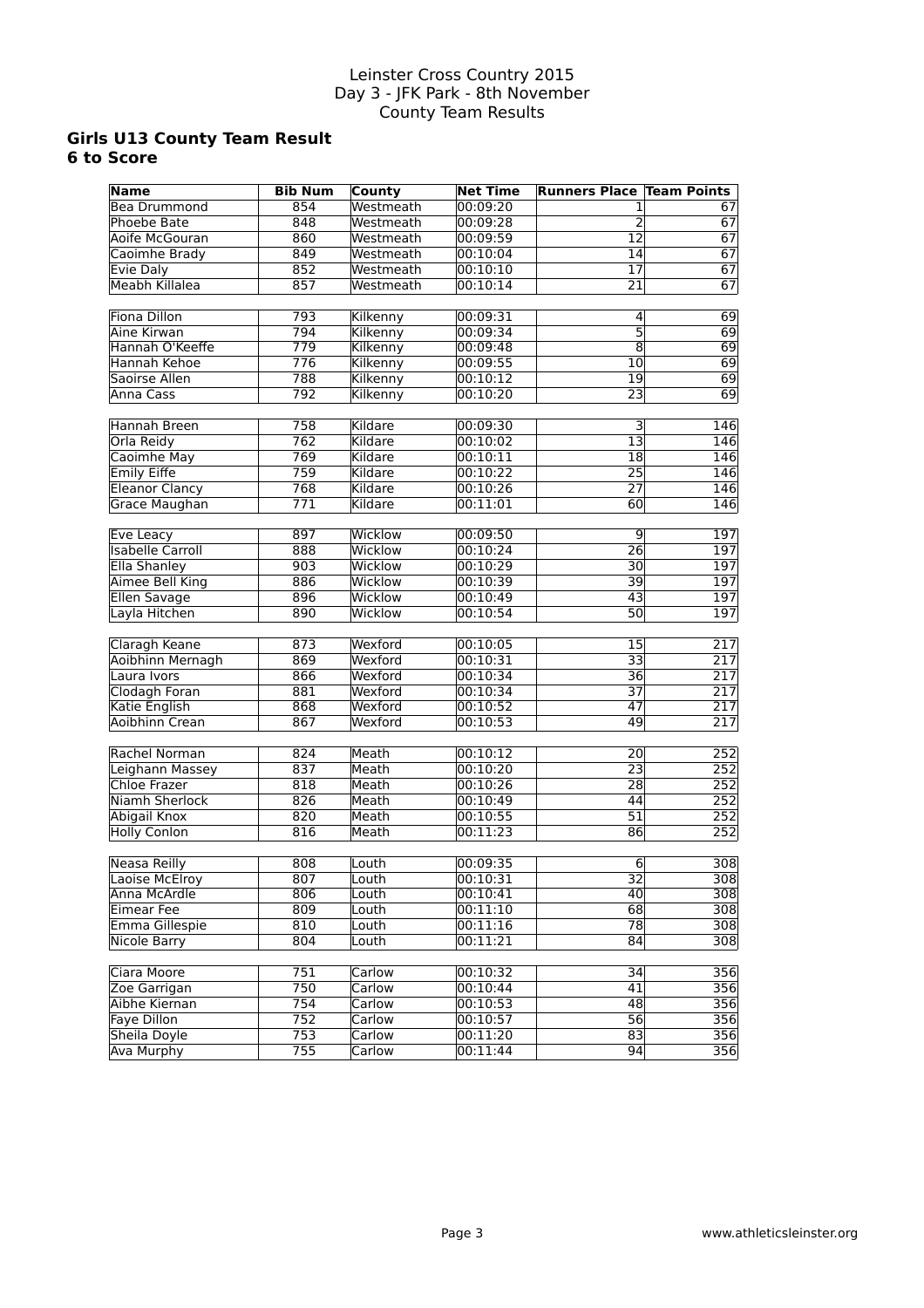#### **Boys U13 County Team Result 6 to Score**

| <b>Name</b>            | <b>Bib Num</b>   | <b>County</b> | <b>Net Time</b> | <b>Runners Place Team Points</b> |                  |
|------------------------|------------------|---------------|-----------------|----------------------------------|------------------|
| Conor Leane            | 676              | Meath         | 00:08:45        | 1                                | 93               |
| Tom Kilgannon          | 689              | Meath         | 00:09:13        | $\overline{10}$                  | $\overline{93}$  |
| Mark Leane             | 677              | Meath         | 00:09:14        | $\overline{11}$                  | 93               |
| <b>Marcus Clarke</b>   | 684              | Meath         | 00:09:29        | $\overline{14}$                  | 93               |
| ?Is?N Kelly            | 687              | Meath         | 00:09:40        | $\overline{17}$                  | 93               |
| <b>Tadgh Hanrahan</b>  | 685              | Meath         | 00:10:05        | 40                               | 93               |
| <b>William Fox</b>     | 639              | Kilkenny      | 00:08:58        | 2                                | 108              |
| Cathal O'Reilly        | 640              | Kilkenny      | 00:09:31        | $\overline{15}$                  | $\overline{108}$ |
| Josh Fenton            | 652              | Kilkenny      | 00:09:41        | $\overline{18}$                  | $\overline{108}$ |
| <b>Charlie Mullins</b> | 647              | Kilkenny      | 00:09:44        | 20                               | 108              |
| <b>Tomas Mullally</b>  | 648              | Kilkenny      | 00:09:46        | $\overline{23}$                  | 108              |
| <b>Robert Finn</b>     | 653              | Kilkenny      | 00:09:50        | $\overline{30}$                  | 108              |
| <b>Colin Smith</b>     | 712              | Westmeath     | 00:09:00        | 3                                | 141              |
| Sam Smyth              | 706              | Westmeath     | 00:09:07        | 4                                | 141              |
| Lorcan Mullen          | 710              | Westmeath     | 00:09:45        | 21                               | 141              |
| <b>Brian Gaffney</b>   | 714              | Westmeath     | 00:09:57        | 33                               | 141              |
| Eoghan Hogan           | 707              | Westmeath     | 00:10:02        | 39                               | 141              |
| <b>Mark Langtry</b>    | 708              | Westmeath     | 00:10:07        | 41                               | 141              |
| Aidan Shannon          | $\overline{722}$ | Wexford       | 00:09:11        | $\overline{8}$                   | $\overline{181}$ |
| <b>Robert Wall</b>     | $\overline{717}$ | Wexford       | 00:09:46        | $\overline{22}$                  | 181              |
| Adam O'Connor          | 721              | Wexford       | 00:09:49        | $\overline{28}$                  | 181              |
| loe Byrne              | 730              | Wexford       | 00:09:59        | $\overline{35}$                  | 181              |
| Darragh Flannelly      | $\overline{718}$ | Wexford       | 00:10:15        | $\overline{43}$                  | 181              |
| Owen Lennon            | 719              | Wexford       | 00:10:18        | $\overline{45}$                  | 181              |
|                        |                  |               |                 |                                  |                  |
| Cian Murphy            | 695              | Offaly        | 00:09:09        | $6\overline{6}$                  | 237              |
| Daire McDaid           | 696              | Offaly        | 00:09:26        | $\overline{13}$                  | 237              |
| Ruairi Dunne           | 694              | Offaly        | 00:09:43        | $\overline{19}$                  | 237              |
| David Owens            | 697              | Offaly        | 00:10:38        | $\overline{58}$                  | 237              |
| <b>Adrian Costello</b> | 698              | Offaly        | 00:10:56        | 65                               | 237              |
| <b>Rory Spollen</b>    | 699              | Offaly        | 00:12:10        | 76                               | 237              |
| <b>Peter Hamilton</b>  | 626              | Kildare       | 00:09:14        | $\overline{12}$                  | 238              |
| <b>Tadhg McCauley</b>  | 633              | Kildare       | 00:09:48        | $\overline{26}$                  | 238              |
| Liam Phibbs            | 630              | Kildare       | 00:09:59        | $\overline{35}$                  | 238              |
| <b>Oliver McNamee</b>  | 632              | Kildare       | 00:10:21        | 46                               | 238              |
| Conor Wickham          | 631              | Kildare       | 00:10:39        | 59                               | 238              |
| <b>Ross Sheridan</b>   | 628              | Kildare       | 00:10:39        | 60                               | 238              |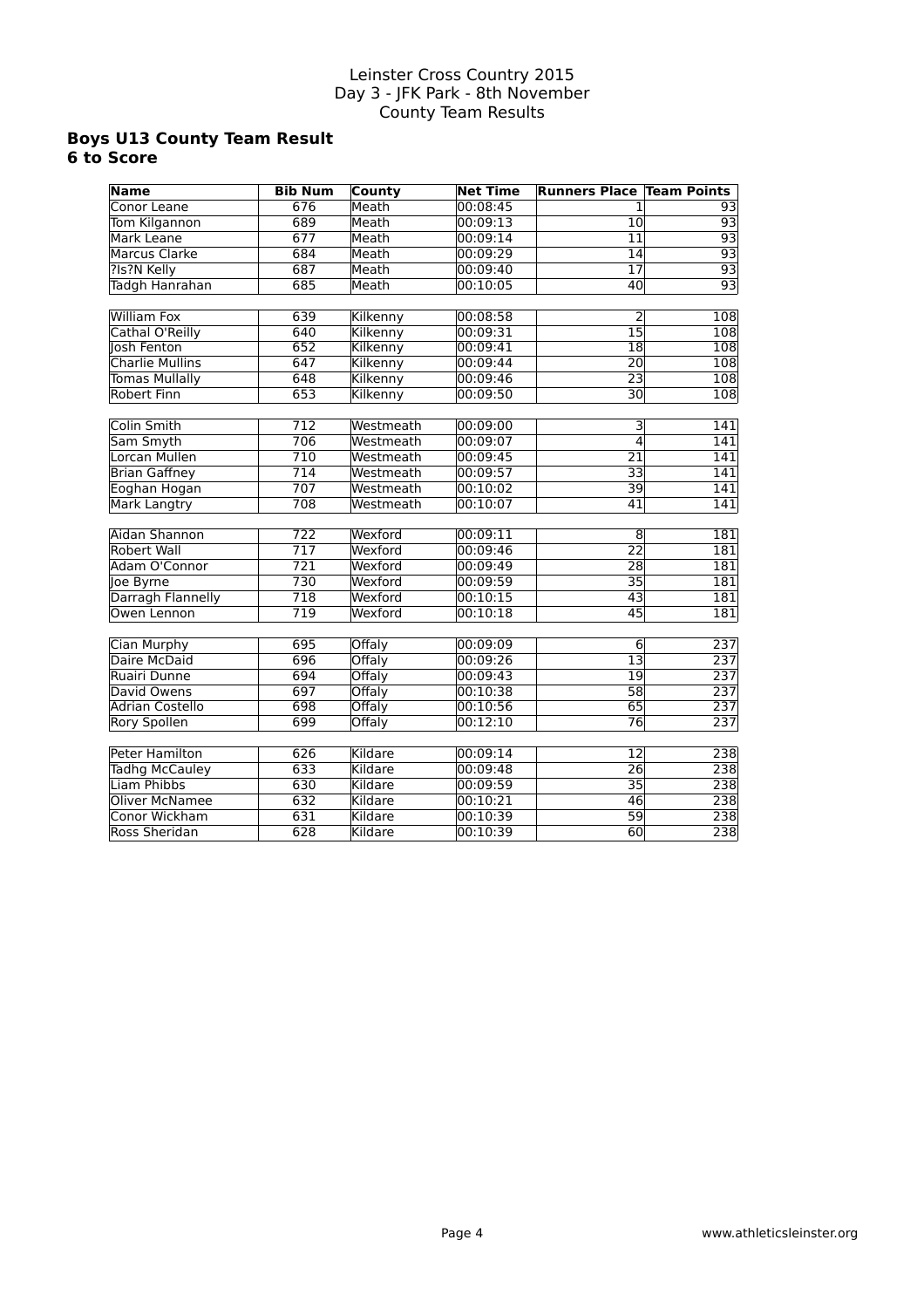#### **Girls U15 County Team Result 6 to Score**

| <b>Name</b>              | <b>Bib Num</b> | County    | <b>Net Time</b> | <b>Runners Place Team Points</b> |                  |
|--------------------------|----------------|-----------|-----------------|----------------------------------|------------------|
| <b>Aoife Darby</b>       | 1133           | Westmeath | 00:13:27        | 2                                | 66               |
| Susan Glennon            | 1136           | Westmeath | 00:13:49        | $\overline{4}$                   | $\overline{66}$  |
| Caoimhe O'Brien          | 1139           | Westmeath | 00:14:15        | 7                                | $\overline{66}$  |
| Lisa Gavin               | 1135           | Westmeath | 00:14:36        | $\overline{13}$                  | 66               |
| Sarah Glennon            | 1137           | Westmeath | 00:14:55        | 17                               | 66               |
| Jennifer Fidgeon         | 1134           | Westmeath | 00:15:02        | 23                               | 66               |
|                          |                |           |                 |                                  |                  |
| <b>Roisin Treacy</b>     | 1169           | Wicklow   | 00:13:23        | 1                                | 131              |
| Abbie Tyrrell            | 1171           | Wicklow   | 00:14:29        | $\overline{9}$                   | $\overline{131}$ |
| Sarah O'Connor           | 1170           | Wicklow   | 00:14:41        | $\overline{15}$                  | $\overline{131}$ |
| Dara Owens               | 1158           | Wicklow   | 00:15:26        | 32                               | 131              |
| Spophie Nicholson        | 1174           | Wicklow   | 00:15:31        | 34                               | 131              |
| Megan O'Brien            | 1172           | Wicklow   | 00:15:50        | $\overline{40}$                  | 131              |
|                          |                |           |                 |                                  |                  |
| <b>Annie McEvoy</b>      | 1076           | Kilkenny  | 00:13:43        | $\overline{\overline{3}}$        | 132              |
| Tara Ramasawmy           | 1085           | Kilkenny  | 00:14:37        | $\overline{14}$                  | 132              |
| Ellen Ryan               | 1093           | Kilkenny  | 00:15:01        | $\overline{22}$                  | 132              |
| Aoife Allen              | 1080           | Kilkenny  | 00:15:19        | $\overline{26}$                  | 132              |
| Sinead O'Keeffe          | 1091           | Kilkenny  | 00:15:25        | $\overline{31}$                  | 132              |
| Orla O'Keeffe            | 1090           | Kilkenny  | 00:15:36        | $\overline{36}$                  | 132              |
|                          |                |           |                 |                                  |                  |
| Aoife O'Cuill            | 1059           | Kildare   | 00:14:27        | 8                                | 142              |
| <b>Hazel McLoughlin</b>  | 1052           | Kildare   | 00:14:54        | $\overline{16}$                  | 142              |
| <b>Molly Aspell</b>      | 1070           | Kildare   | 00:15:03        | 24                               | 142              |
| Rebecca Carroll          | 1072           | Kildare   | 00:15:23        | $\overline{29}$                  | $\overline{142}$ |
| Aoife Rattigan           | 1063           | Kildare   | 00:15:25        | $\overline{30}$                  | $\overline{142}$ |
| Kirsten Monaghan         | 1060           | Kildare   | 00:15:33        | $\overline{35}$                  | $\overline{142}$ |
|                          |                |           |                 |                                  |                  |
| Lauren Murphy            | 1108           | Meath     | 00:14:32        | 12                               | 187              |
| <b>Petra Reilly</b>      | 1109           | Meath     | 00:14:56        | $\overline{18}$                  | 187              |
| Eimear Fagan             | 1111           | Meath     | 00:15:20        | $\overline{27}$                  | 187              |
| Aisling McCabe           | 1112           | Meath     | 00:15:30        | $\overline{33}$                  | 187              |
| Karen Hayes              | 1113           | Meath     | 00:15:38        | $\overline{37}$                  | 187              |
| Aoife Kelly              | 1114           | Meath     | 00:17:09        | 60                               | 187              |
|                          |                |           |                 |                                  |                  |
| <b>Sarah Delaney</b>     | 1098           | Laois     | 00:14:30        | 10                               | 236              |
| <b>Orla Fennelly</b>     | 1095           | Laois     | 00:14:59        | 20                               | 236              |
| Rebecca Balfe            | 1094           | Laois     | 00:15:54        | $\overline{42}$                  | $\overline{236}$ |
| Sarah McMahon            | 1099           | Laois     | 00:15:56        | $\overline{44}$                  | 236              |
| Dearbhail Cuddy          | 1100           | Laois     | 00:16:00        | $\overline{45}$                  | $\overline{236}$ |
| <b>Isobel Churchouse</b> | 1097           | Laois     | 00:19:25        | $\overline{75}$                  | 236              |
|                          |                |           |                 |                                  |                  |
| <b>Grace Costello</b>    | 1149           | Wexford   | 00:16:22        | 51                               | 358              |
| Kate Jackman             | 1143           | Wexford   | 00:16:33        | $\overline{53}$                  | $\overline{358}$ |
| Rebecca Bawden           | 1147           | Wexford   | 00:16:53        | $\overline{57}$                  | $\overline{358}$ |
| <b>Gr?Inne Flannelly</b> | 1150           | Wexford   | 00:17:13        | 62                               | 358              |
| Sonia Mooney             | 1144           | Wexford   | 00:17:43        | 67                               | $\overline{358}$ |
| <b>Alannah Byrne</b>     | 1148           | Wexford   | 00:17:57        | $\overline{68}$                  | $\overline{358}$ |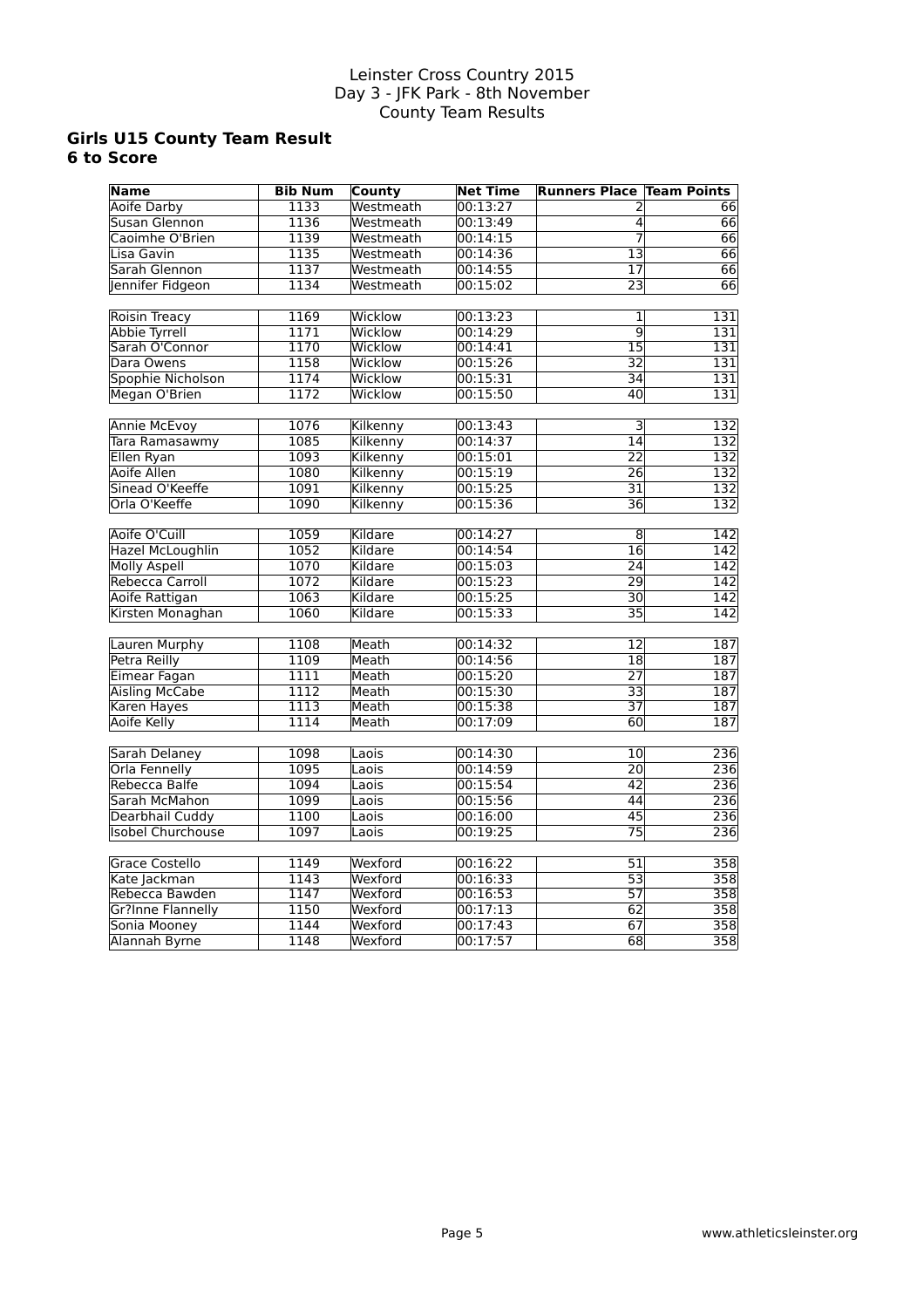#### **Boys U15 County Team Result 6 to Score**

| <b>Name</b>           | <b>Bib Num</b>   | County    | <b>Net Time</b> | <b>Runners Place Team Points</b> |                  |
|-----------------------|------------------|-----------|-----------------|----------------------------------|------------------|
| <b>Shay McEvoy</b>    | 953              | Kilkenny  | 00:12:20        |                                  | 82               |
| James Kearney         | 951              | Kilkenny  | 00:12:28        | $\overline{4}$                   | $\overline{82}$  |
| Cathal Kearney        | 952              | Kilkenny  | 00:13:04        | $\overline{17}$                  | $\overline{82}$  |
| <b>Kevin Burns</b>    | 949              | Kilkenny  | 00:13:12        | 18                               | $\overline{82}$  |
| Killian Hogan         | 942              | Kilkenny  | 00:13:13        | 19                               | $\overline{82}$  |
| <b>Gavin Manning</b>  | 947              | Kilkenny  | 00:13:18        | 22                               | $\overline{82}$  |
|                       |                  |           |                 |                                  |                  |
| <b>Andrew Shaw</b>    | 1008             | Westmeath | 00:12:41        | 7                                | $\overline{113}$ |
| <b>Iohn Whitelaw</b>  | 1009             | Westmeath | 00:12:48        | $\overline{11}$                  | $\overline{113}$ |
| Eoin Quinn            | 1006             | Westmeath | 00:12:49        | $\overline{12}$                  | $\overline{113}$ |
| Rian Hogan            | 1002             | Westmeath | 00:13:16        | $\overline{21}$                  | $\overline{113}$ |
| <b>Brian Martin</b>   | 1005             | Westmeath | 00:13:26        | $\overline{27}$                  | 113              |
| <b>Oisin Lane</b>     | 1003             | Westmeath | 00:13:35        | $\overline{35}$                  | 113              |
|                       |                  |           |                 |                                  |                  |
| David Ward            | 921              | Carlow    | 00:12:17        | $\overline{1}$                   | $\overline{120}$ |
| lack Lowry            | 918              | Carlow    | 00:12:40        | $\overline{6}$                   | $\overline{120}$ |
| Cian Nicol            | 919              | Carlow    | 00:13:25        | $\overline{26}$                  | $\overline{120}$ |
| <b>Harley Fox</b>     | 916              | Carlow    | 00:13:27        | $\overline{28}$                  | 120              |
| Finbarr Kavanagh      | 917              | Carlow    | 00:13:27        | $\overline{29}$                  | 120              |
| Cormac O'Brien        | 1039             | Carlow    | 00:13:29        | $\overline{30}$                  | $\overline{120}$ |
|                       |                  |           |                 |                                  |                  |
| <b>Shane Coffey</b>   | $\overline{924}$ | Kildare   | 00:12:25        | $\overline{\mathbf{3}}$          | 185              |
| Kieran Flynn          | 925              | Kildare   | 00:13:20        | $\overline{23}$                  | 185              |
| George Lowen          | 940              | Kildare   | 00:13:39        | 37                               | 185              |
| <b>Shane McNerney</b> | 928              | Kildare   | 00:13:39        | $\overline{38}$                  | $\overline{185}$ |
| Jamie Campbell        | 1041             | Kildare   | 00:13:41        | 39                               | $\overline{185}$ |
| Jack Cleary           | 923              | Kildare   | 00:13:50        | 45                               | 185              |
|                       |                  |           |                 |                                  |                  |
| Luke Byrne            | 1012             | Wexford   | 00:12:44        | $\overline{9}$                   | 216              |
| Aaron Browne          | 1019             | Wexford   | 00:13:32        | $\overline{33}$                  | 216              |
| Josh Hogan            | 1030             | Wexford   | 00:13:38        | $\overline{36}$                  | 216              |
| Conor Keane           | 1017             | Wexford   | 00:13:48        | 44                               | 216              |
| Oisin Woolmington     | 1011             | Wexford   | 00:13:51        | 46                               | $\overline{216}$ |
| Alex Kelly            | 1010             | Wexford   | 00:13:54        | 48                               | 216              |
|                       |                  |           |                 |                                  |                  |
| Dylan Tarmey          | 1032             | Wicklow   | 00:12:35        | 5                                | $\overline{225}$ |
| <b>Ben Jones</b>      | 1035             | Wicklow   | 00:12:42        | $\overline{\bf 8}$               | $\overline{225}$ |
| Joseph O'Shea         | 1033             | Wicklow   | 00:13:24        | $\overline{24}$                  | $\overline{225}$ |
| Thomas O'Shea         | 1034             | Wicklow   | 00:13:55        | 49                               | $\overline{225}$ |
| loe Dowd              | 1038             | Wicklow   | 00:14:40        | 63                               | 225              |
| <b>Alan Gordon</b>    | 1036             | Wicklow   | 00:15:37        | $\overline{76}$                  | 225              |
|                       |                  |           |                 |                                  |                  |
| Seanie Dalton         | 975              | Meath     | 00:13:03        | 16                               | 260              |
| Peter Coscoran        | 978              | Meath     | 00:13:29        | $\overline{31}$                  | 260              |
| Ciaran Smith          | 977              | Meath     | 00:13:44        | 41                               | $\overline{260}$ |
| Jake Cullen           | 974              | Meath     | 00:14:08        | 54                               | 260              |
| Fergal Kilgannon      | 984              | Meath     | 00:14:24        | $\overline{58}$                  | 260              |
| lames Smith           | 985              | Meath     | 00:14:28        | 60                               | $\overline{260}$ |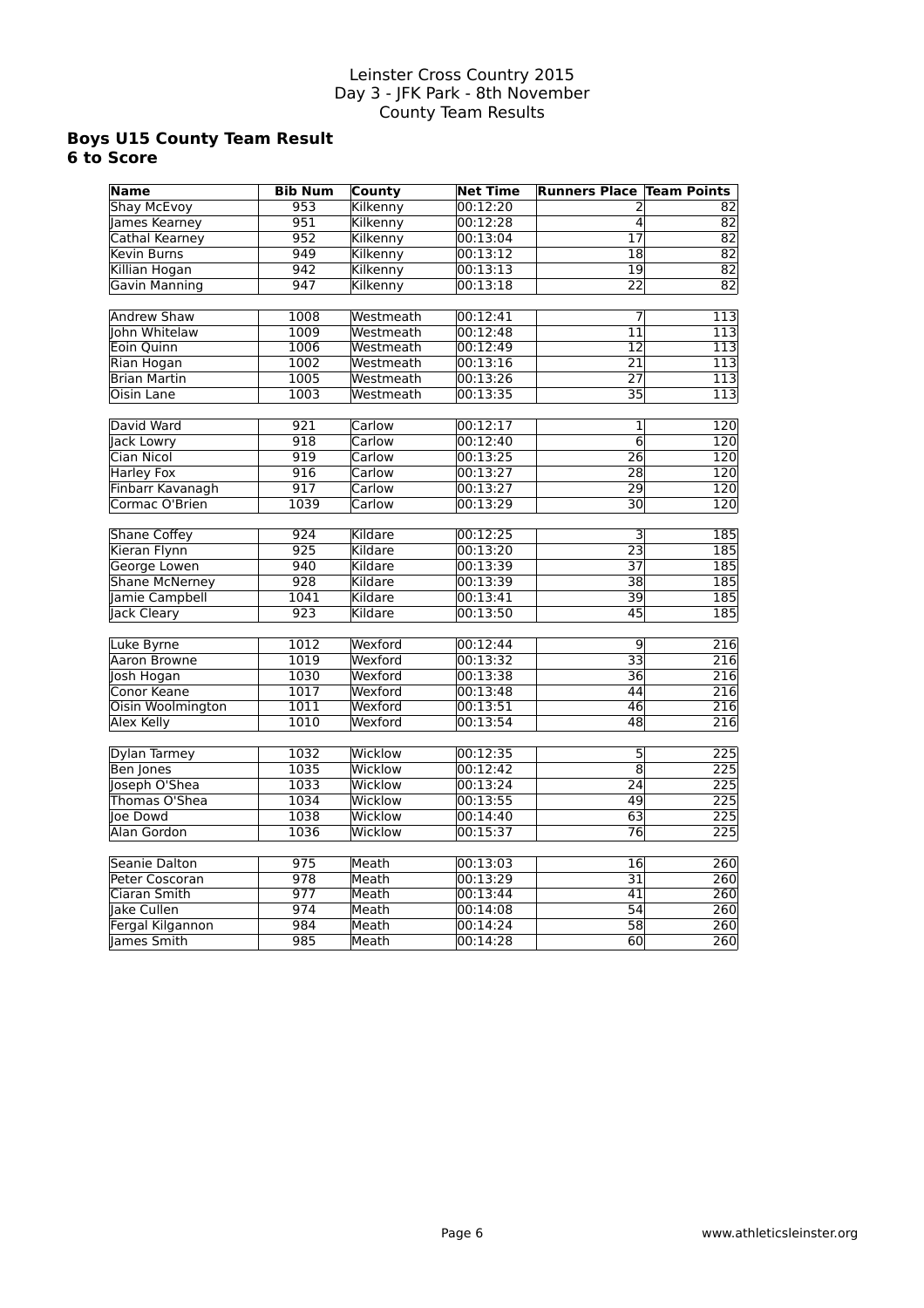# **Girls U17 County Team Result 6 to Score**

| <b>Name</b>       | <b>Bib Num</b> | County    | <b>Net Time</b> | <b>Runners Place Team Points</b> |                 |
|-------------------|----------------|-----------|-----------------|----------------------------------|-----------------|
| Emma O'Brien      | 1364           | Wicklow   | 00:15:06        |                                  | 28              |
| Amy O'Brien       | 1363           | Wicklow   | 00:15:52        |                                  | $\overline{28}$ |
| Ailbhe Flynn      | 1362           | Wicklow   | 00:16:00        |                                  | 28              |
| Nicole Devitt     | 1360           | Wicklow   | 00:16:17        | 5                                | 28              |
| Hana Blake        | 1359           | Wicklow   | 00:16:17        | 6                                | $\overline{28}$ |
| Margane Dusaux    | 1361           | Wicklow   | 00:16:42        | 11                               | $\overline{28}$ |
|                   |                |           |                 |                                  |                 |
| Andrea Brady      | 1339           | Westmeath | 00:16:44        | $12 \overline{ }$                | 127             |
| Laura Shaw        | 1348           | Westmeath | 00:17:06        | 16                               | 127             |
| Daria Fidgeon     | 1342           | Westmeath | 00:17:24        | 20                               | 127             |
| Rachel Cornally   | 1340           | Westmeath | 00:17:38        | 21                               | 127             |
| Emma Hogan        | 1345           | Westmeath | 00:17:59        | 27                               | 127             |
| Caitriona Kennedy | 1346           | Westmeath | 00:18:12        | 31                               | 127             |
|                   |                |           |                 |                                  |                 |
| Sarah Clarke      | 1324           | Meath     | 00:16:29        | 8                                | 135             |
| Martha Reidy      | 1322           | Meath     | 00:16:58        | 14                               | 135             |
| ?Ine O'Connor     | 1323           | Meath     | 00:17:42        | 23                               | 135             |
| Hannah Gilligan   | 1325           | Meath     | 00:17:54        | 25                               | 135             |
| Emma Neary        | 1327           | Meath     | 00:18:02        | 28                               | 135             |
| Grainne Cullen    | 1326           | Meath     | 00:18:38        | 37                               | 135             |

### **Boys U17 County Team Result 6 to Score**

| <b>Name</b>             | <b>Bib Num</b> | County   | <b>Net Time</b> | <b>Runners Place Team Points</b> |     |
|-------------------------|----------------|----------|-----------------|----------------------------------|-----|
| Paddy Maher             | 1241           | Meath    | 00:17:06        |                                  | 98  |
| Kevin McGrath           | 1237           | Meath    | 00:17:22        | 4                                | 98  |
| Jarlath Jordan          | 1248           | Meath    | 00:17:47        | 12                               | 98  |
| Fergus Crilly - Mcentee | 1242           | Meath    | 00:18:55        | 22                               | 98  |
| <b>Iohn Halton</b>      | 1250           | Meath    | 00:19:08        | 24                               | 98  |
| <b>Ben Mahon</b>        | 1245           | Meath    | 00:19:51        | 35 <sup>2</sup>                  | 98  |
|                         |                |          |                 |                                  |     |
| Rory Lodge              | 1214           | Kilkenny | 00:17:45        | 9                                | 102 |
| Adam Fitzpatrick        | 1212           | Kilkenny | 00:18:09        | 13                               | 102 |
| <b>Aaron Donnelly</b>   | 1217           | Kilkenny | 00:18:21        | 15                               | 102 |
| Eoin O'Dwyer            | 1211           | Kilkenny | 00:18:24        | 17                               | 102 |
| Luke Fitzpatrick        | 1213           | Kilkenny | 00:18:45        | 19                               | 102 |
| David O'Carroll         | 1210           | Kilkenny | 00:19:27        | 29                               | 102 |
|                         |                |          |                 |                                  |     |
| Cian May                | 1208           | Kildare  | 00:17:47        | 11                               | 103 |
| Oisin O'Cuill           | 1198           | Kildare  | 00:18:12        | 14                               | 103 |
| Liam Murphy             | 1199           | Kildare  | 00:18:22        | 16                               | 103 |
| <b>Shane Ferris</b>     | 1206           | Kildare  | 00:18:36        | 18                               | 103 |
| David Foley             | 1200           | Kildare  | 00:18:54        | 21                               | 103 |
| Eoin O'Connor           | 1197           | Kildare  | 00:19:02        | 23                               | 103 |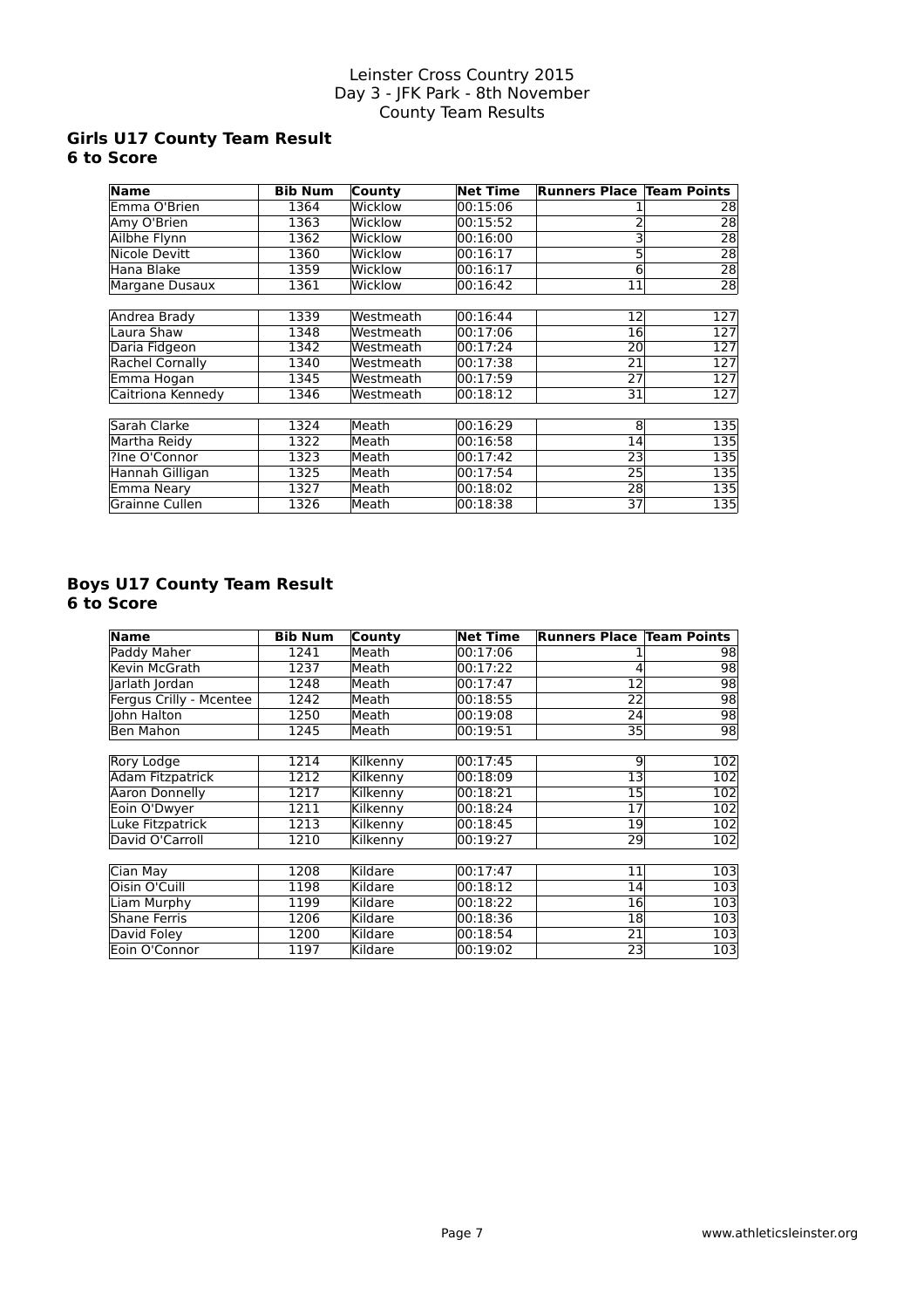# **Intermediate Ladies County Team Result 4 to Score**

| <b>Name</b>            | <b>Bib Num</b>   | County        | <b>Net Time</b>      | <b>Runners Place Team Points</b> |                                    |
|------------------------|------------------|---------------|----------------------|----------------------------------|------------------------------------|
| Annalee Hore           | $\overline{229}$ | Wexford       | 00:15:37             |                                  | 39                                 |
| Catherine Murphy       | 231              | Wexford       | 00:16:50             | $\overline{9}$                   | $\overline{39}$                    |
| <b>Emily Waldron</b>   | 233              | Wexford       | 00:16:51             | $\overline{10}$                  | $\overline{39}$                    |
| <b>Helen Doyle</b>     | 226              | Wexford       | 00:17:31             | 18                               | $\overline{39}$                    |
|                        |                  |               |                      |                                  |                                    |
| Nita McLoughlin        | 218              | Offaly        | 00:16:22             | 4                                | $\overline{51}$                    |
| Michelle Mullaney      | 219              | Offaly        | 00:16:47             | 7                                | $\overline{51}$                    |
| Maeve Larkin           | 220              | Offaly        | 00:17:34             | 19                               | $\overline{51}$                    |
| Fionnuala Cleary       | 215              | Offaly        | 00:17:40             | $\overline{21}$                  | $\overline{51}$                    |
| Aisling Kirwan         | 242              | Wicklow       | 00:16:58             | 11                               | 52                                 |
| Sheila O'Byrne         | $\overline{247}$ | Wicklow       | 00:17:05             | 12                               | $\overline{52}$                    |
| Claire O'Callaghan     | 248              | Wicklow       | 00:17:18             | 14                               | $\overline{52}$                    |
| Annmarie Kenny         | $\overline{243}$ | Wicklow       | 00:17:19             | $\overline{15}$                  | $\overline{52}$                    |
|                        |                  |               |                      |                                  |                                    |
| Gemma Reddin           | 158              | <b>Dublin</b> | 00:15:39             | 3                                | 64                                 |
| Helena Walsh           | 163              | <b>Dublin</b> | 00:17:27             | 17                               | 64                                 |
| <b>Annie Gittens</b>   | 168              | <b>Dublin</b> | 00:17:35             | $\overline{20}$                  | 64                                 |
| Joanne Cullen          | 167              | Dublin        | 00:17:52             | 24                               | 64                                 |
|                        | 199              |               |                      |                                  |                                    |
| <b>Sally Forristal</b> | 200              | Kilkenny      | 00:16:28<br>00:17:15 | $6 \mid$<br>$\overline{13}$      | 88<br>$\overline{88}$              |
| <b>Eleanor Kennedy</b> |                  | Kilkenny      |                      |                                  |                                    |
| Kathryn Nolan          | 196              | Kilkenny      | 00:18:23             | 32                               | $\overline{88}$<br>$\overline{88}$ |
| Janette Boran          | 197              | Kilkenny      | 00:18:31             | $\overline{37}$                  |                                    |
| Geraldine Gill         | $\overline{251}$ | Meath         | 00:16:47             | 7                                | 102                                |
| <b>Bridget Clarke</b>  | 207              | Meath         | 00:18:01             | 26                               | 102                                |
| <b>Maggie Higgins</b>  | 208              | Meath         | 00:18:21             | 31                               | 102                                |
| Sonya Foley            | 206              | Meath         | 00:18:37             | 38                               | 102                                |
|                        |                  |               |                      |                                  |                                    |
| Nicole O'Malley        | 402              | Kildare       | 00:16:23             | 5                                | 131                                |
| Laura Gillen           | 193              | Kildare       | 00:18:15             | 29                               | 131                                |
| Lisa Donlon            | 192              | Kildare       | 00:19:02             | 47                               | 131                                |
| Olivia Archbold        | 190              | Kildare       | 00:19:11             | $\overline{50}$                  | 131                                |